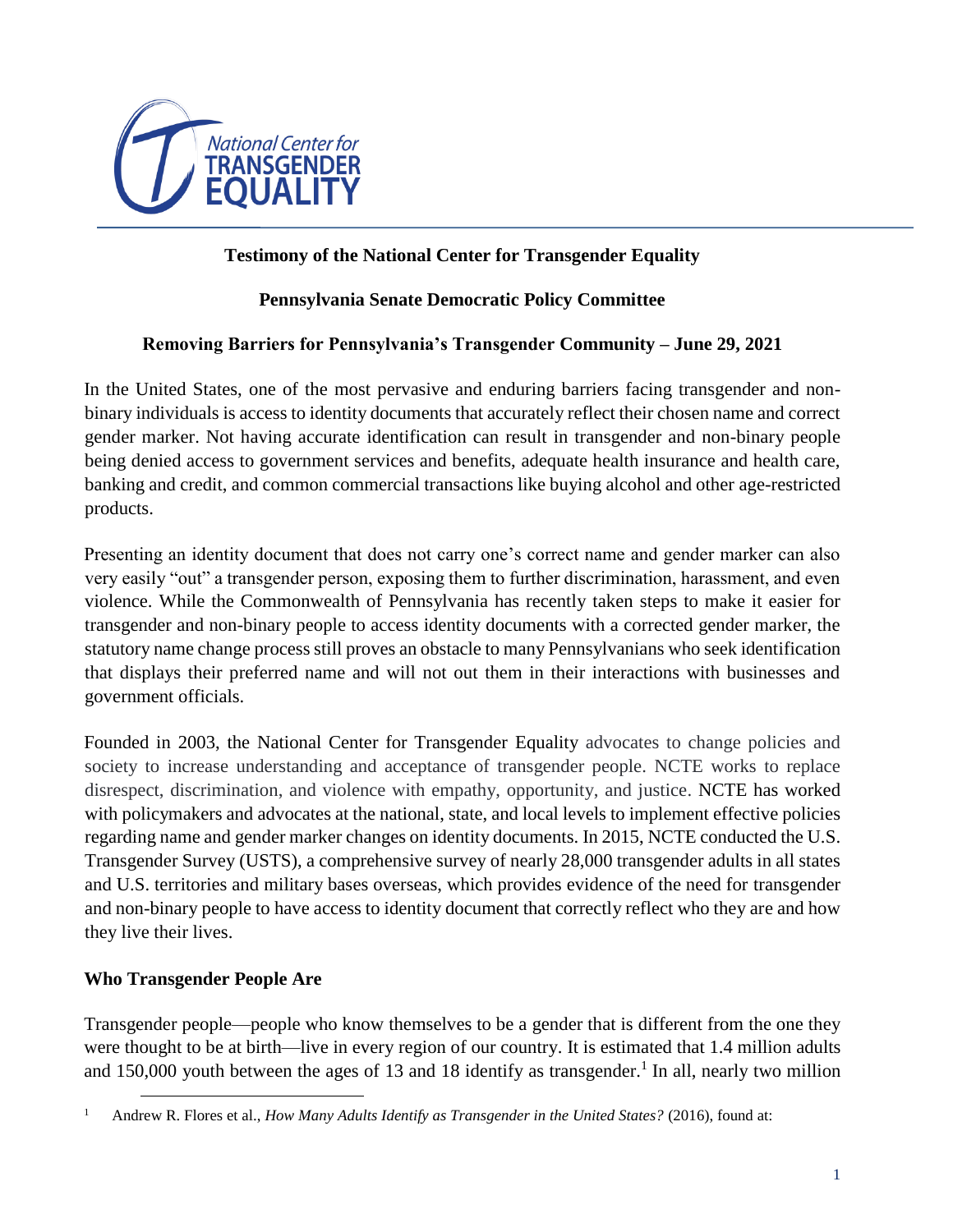Americans are transgender. The geographic distribution of transgender people in the United States is similar to that of the U.S. population overall.<sup>2</sup> Transgender people are of every age,<sup>3</sup> every faith, every race and ethnicity,<sup>4</sup> and come from every walk of life. It is estimated that 43,800 adult Pennsylvanians and 5,250 Pennsylvanians ages 13 to 17 are transgender.<sup>5</sup>

#### **Transgender Americans Face Widespread and Pervasive Discrimination**

Transgender people have always been a part of American society. Over recent years, the national conversation about transgender people has grown dramatically, giving an increasing number of Americans the chance to get to know who the transgender people in their communities are. Americans have come to know transgender people as their coworkers, classmates, and friends, and many Americans have learned to embrace their transgender children and parents, grandparents and grandchildren, siblings, and other loved ones. This growing understanding—and with it, growing acceptance—has allowed more and more transgender people to flourish and fully participate in their communities with the support of their families and communities.

Despite this unmistakable progress, transgender people continue to face widespread and pervasive mistreatment and discrimination when it comes to the most basic elements of public life—finding a job, having a place to live, going to school, accessing medical care, visiting restaurants and shopping malls, and using public transportation. This reality is reflected in a wide body of research over the last two decades,<sup>6</sup> including several key federal surveys.<sup>7</sup> The most comprehensive survey to date of transgender Americans, the 2015 U.S. Transgender Survey, surveyed nearly 28,000 transgender adults nationwide.<sup>8</sup> The USTS revealed mistreatment, harassment, and violence in every aspect of life and startling disparities between transgender respondents and the general population. Much of this mistreatment can be attributed to lack of access to proper identity documentation.

[http://williamsinstitute.law.ucla.edu/wp-content/uploads/How-Many-Adults-Identify-as-Transgender-in-the-United-](http://williamsinstitute.law.ucla.edu/wp-content/uploads/How-Many-Adults-Identify-as-Transgender-in-the-United-States.pdf)[States.pdf](http://williamsinstitute.law.ucla.edu/wp-content/uploads/How-Many-Adults-Identify-as-Transgender-in-the-United-States.pdf) (estimating that 0.6% of adults in the United States identify as transgender); Jody L. Herman et al., *Age of Individuals who Identify as Transgender in the United States (2017), found at:* <https://williamsinstitute.law.ucla.edu/wp-content/uploads/TransAgeReport.pdf> (estimating that 0.7% of people in the

United States between the ages of 13 and 17, or 150,000 adolescents, are transgender).

Plores et al., *supra* note 1, at  $3-4$ .

<sup>3</sup> Herman et al., *supra* note 1, at 3.

<sup>4</sup> Andrew R. Flores, Taylor N. T. Brown, & Jody L. Herman. *Race and Ethnicity of Adults Who Identify as Transgender in the United States* (2016), found at: [https://williamsinstitute.law.ucla.edu/wp-content/uploads/Race-and-Ethnicity-of-Transgender-Identified-Adults-in](https://williamsinstitute.law.ucla.edu/wp-content/uploads/Race-and-Ethnicity-of-Transgender-Identified-Adults-in-the-US.pdf)[the-US.pdf.](https://williamsinstitute.law.ucla.edu/wp-content/uploads/Race-and-Ethnicity-of-Transgender-Identified-Adults-in-the-US.pdf)

<sup>5</sup> Herman et al., *supra* note 1, at 5.

<sup>6</sup> *See, e.g.*, Institute of Medicine. *The Health of Lesbian, Gay, Bisexual, and Transgender People: Building a Foundation for Better Understanding* (2011) (summarizing earlier research).

<sup>7</sup> *See, e.g.*, Michelle Johns et al., *Transgender Identity and Experiences of Violence Victimization, Substance Use, Suicide Risk, and Sexual Risk Behaviors Among High School Students — 19 States and Large Urban School Districts*, 2017, 68 MMWR 67–71 (2019) (reporting data from the CDC's Youth Risk Behavior Survey demonstrating high rates of violence and harassment against transgender youth).

<sup>8</sup> Sandy E. James et al., *The Report of the 2015 U.S. Transgender Survey* (2016), found at: [https://www.ustranssurvey.org/reports.](https://www.ustranssurvey.org/reports)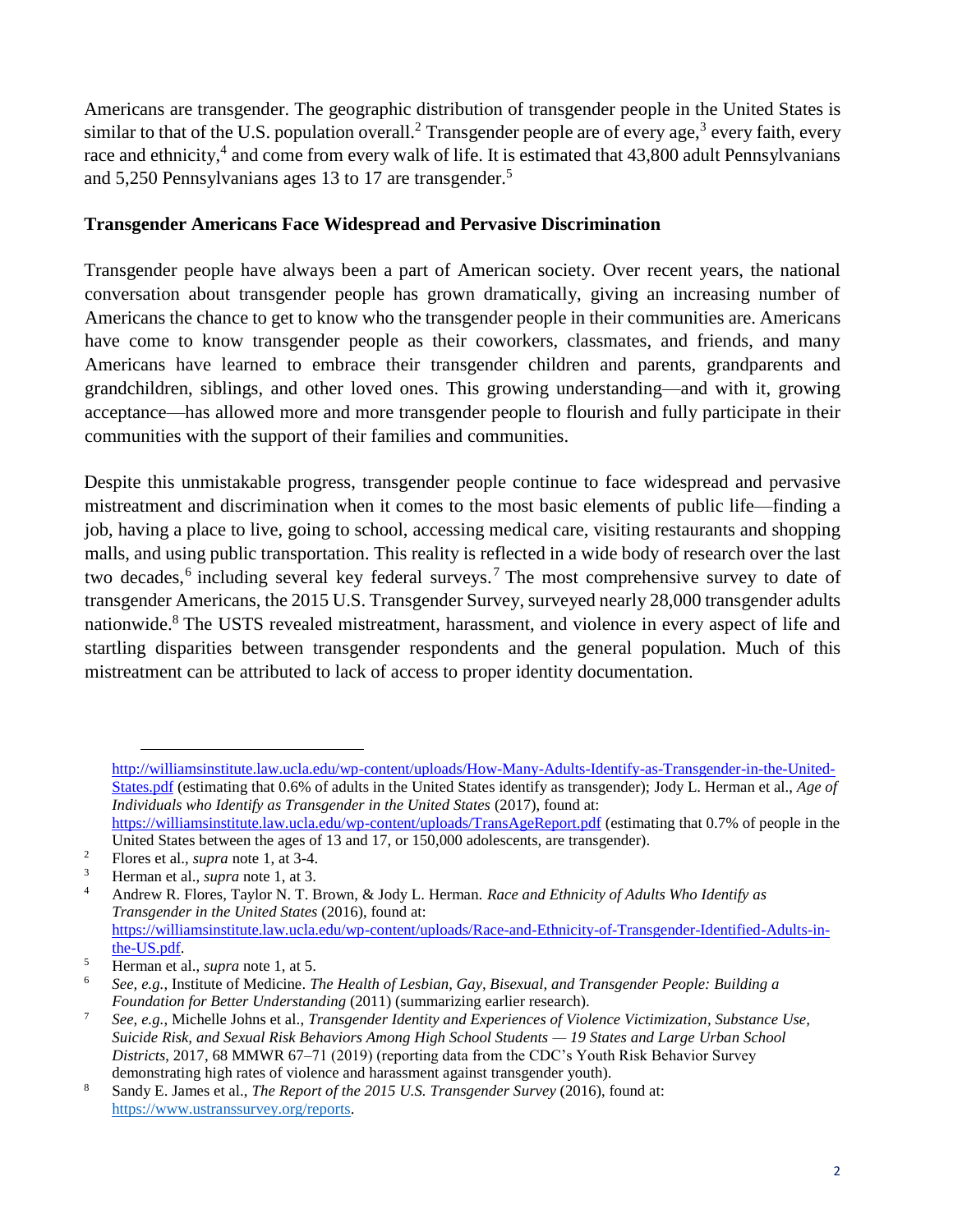Carrying current and accurate identity documents is vital to participate in many parts of American society. As part of the transition process, many transgender individuals obtain a court order to change their name, which they then use to update their identification documents and official records, such as driver's licenses, passports, birth certificates, and Social Security cards.<sup>9</sup> Respondents in the 2015 U.S. Transgender Survey from Pennsylvania<sup>10</sup> reported difficulty in obtaining these corrected identification documents, and experiencing extensive discrimination and harassment as a result:

- **69% reported that none of their IDs had the name and gender marker they preferred,**  while only **9% had their preferred name and gender marker on all ID documents and records.**
- **35% of those who have not changed their legal name** reported that they had not done so because they **could not afford it.**
- **30% who have shown an ID with a name or gender marker that did not match their gender presentation were verbally harassed, denied benefits or service, asked to leave, or assaulted.**

The discrimination, harassment, mistreatment, and violence experienced by transgender individuals was described by respondents to the 2015 U.S. Transgender Survey. Several of its findings are highlighted below.

# *Workplace Discrimination*

 $\overline{a}$ 

As the American Psychiatric Association states in adopting a policy in favor of inclusive nondiscrimination protections in 2012 (which it reaffirmed in 2018), "Being transgender or gender diverse implies no impairment in judgment, stability, reliability, or general social or vocational capabilities; however, these individuals often experience discrimination due to a lack of civil rights protections for their gender identity or expression."<sup>11</sup> Respondents in the 2015 U.S. Transgender Survey reported widespread discrimination in the workplace and job market:

- **One in eight (13%) have lost a job because of being transgender** in their lifetime.
- In the previous year, 27% of those who held or applied for a job during that year—or 19% of all respondents—**were fired, denied a promotion, or denied a job because of being transgender.**

<sup>9</sup> *See, e.g.,* NCTE, *ID Documents Center,* found at[: https://transequality.org/documents.](https://transequality.org/documents)

<sup>10</sup> Sandy E. James et al., *2015 U.S. Transgender Survey: Pennsylvania State Report* (2016), found at: [https://www.ustranssurvey.org/reports.](https://www.ustranssurvey.org/reports)

<sup>&</sup>lt;sup>11</sup> American Psychiatric Association, "Position Statement on Discrimination Against Transgender and Gender Diverse Individuals" (approved 2012; updated 2018), found at: [https://www.psychiatry.org/File%20Library/About-APA/Organization-Documents-Policies/Policies/Position-2018-](https://www.psychiatry.org/File%20Library/About-APA/Organization-Documents-Policies/Policies/Position-2018-Discrimination-Against-Transgender-and-Gender-Diverse-Individuals.pdf) [Discrimination-Against-Transgender-and-Gender-Diverse-Individuals.pdf.](https://www.psychiatry.org/File%20Library/About-APA/Organization-Documents-Policies/Policies/Position-2018-Discrimination-Against-Transgender-and-Gender-Diverse-Individuals.pdf)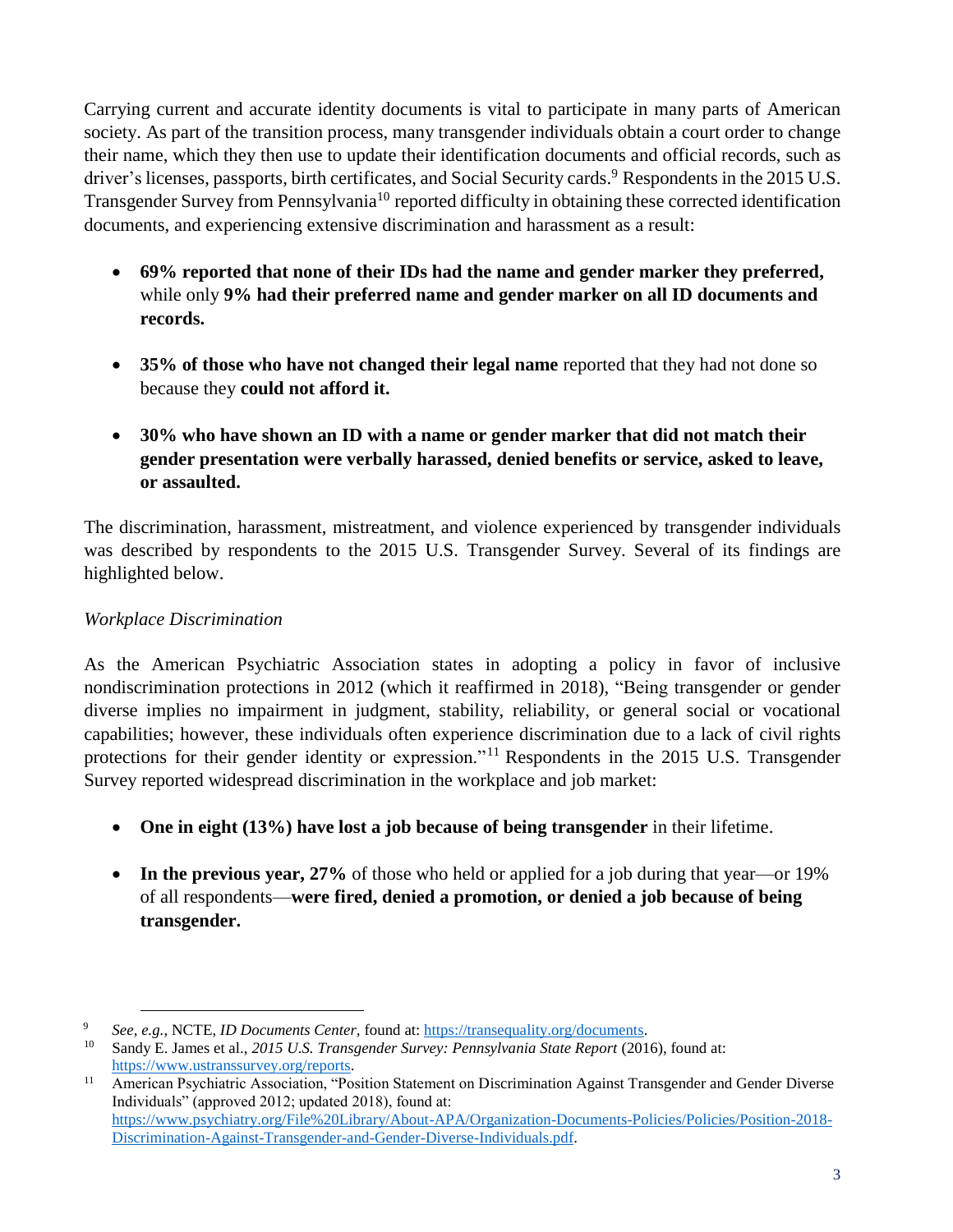- **Fifteen percent (15%) of those who had a job in the previous year were verbally harassed, physically attacked, or sexually assaulted** at work because of being transgender.
- **Nearly one-quarter (23%) of those who had a job in the previous year reported other forms of mistreatment during that year** because of being transgender, such being told to present in the wrong gender in order to keep their job, being forced to use the wrong restroom, or having a boss or coworker share private information about their transgender status without their permission.
- **Overall, 30% of respondents who had a job in the previous year were fired, denied a promotion, or experienced some other form of mistreatment related to being transgender.**

#### *Experiences in Schools*

 $\overline{a}$ 

The USTS surveyed transgender adults regarding their past experiences in K–12 schools, as well as their experiences in postsecondary education. Here, too, respondents reported widespread and severe discrimination that limited their educational opportunities and achievements.

- **More than three-quarters (77%)** of those who were out or perceived as transgender at some point between Kindergarten and Grade 12 (K–12) **experienced some form of mistreatment**, such as being verbally harassed, prohibited from dressing according to their gender identity, or physically or sexually assaulted because people thought they were transgender.
- This includes **more than half** (54%) who were **verbally** harassed, **nearly one-quarter** (24%) who were **physically attacked**, and **one in eight** (13%) who were **sexually assaulted** in K–12 because of being transgender.
- Out of all respondents who were out or perceived as transgender in K–12, **nearly one in five (17%) faced such severe mistreatment that they left a K–12 school.**
- Mistreatment followed transgender people into postsecondary school. Of those who were out or perceived as transgender **in college or vocational school, nearly one-quarter (24%) were verbally, physically, or sexually harassed.**

The retrospective reports of transgender adults in the USTS are consistent with recent surveys of transgender middle and high school students, including in the CDC Youth Risk Behavior Survey and the 2019 National School Climate Survey.<sup>12</sup> Almost a third of LGBTQ students are prevented by

<sup>12</sup> Johns et al., *supra* note 6; Kosciw, J. G., Clark, C. M., Truong, N. L., & Zongrone, A. D. (2020). *The 2019 National School Climate Survey: The experiences of lesbian, gay, bisexual, transgender, and queer youth in our nation's schools*. New York: GLSEN.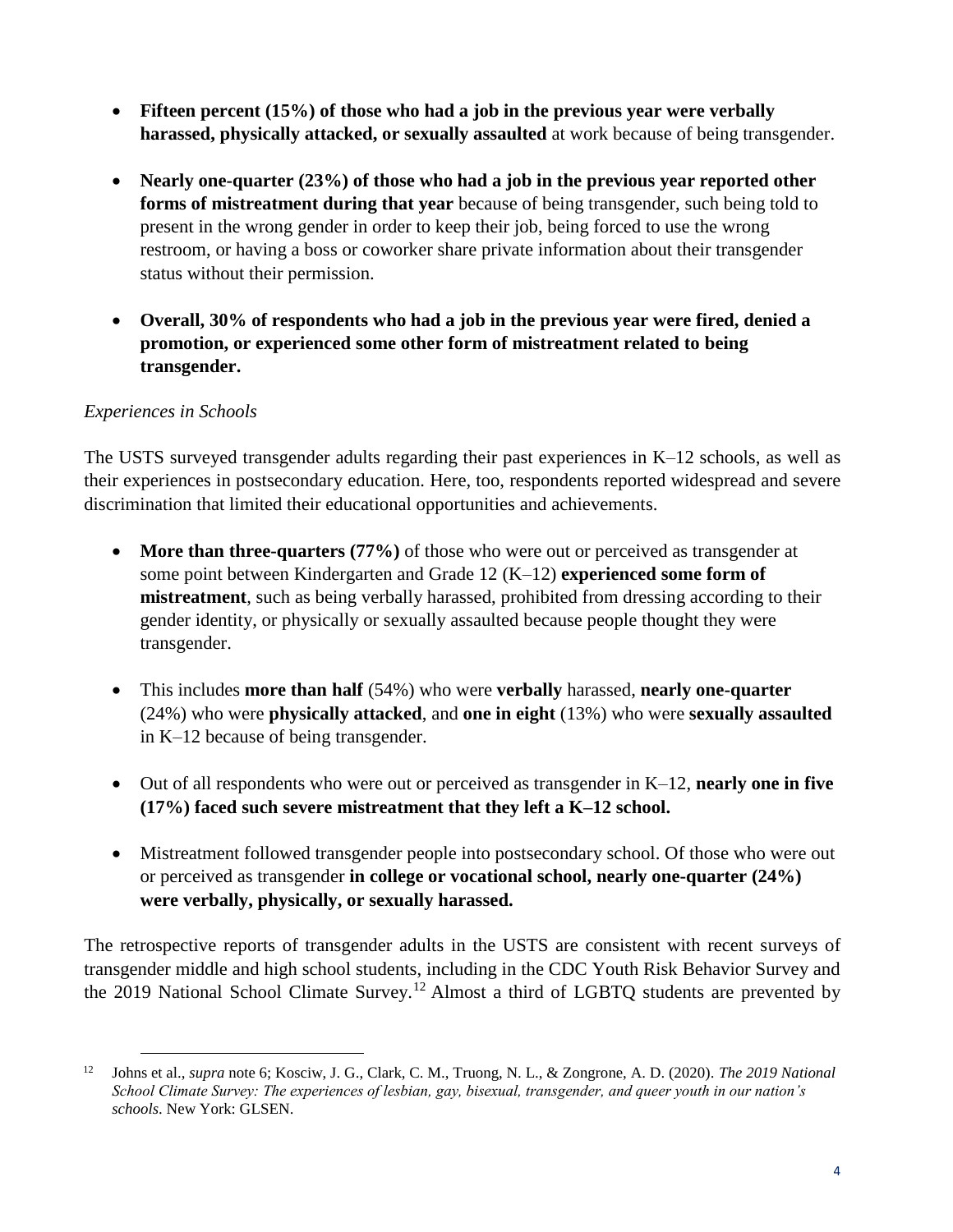school policy from using restrooms aligned with their gender identity. <sup>13</sup> Trans students avoid restrooms because they feel unsafe or uncomfortable, and that's because they are the ones being bullied, not bullying others. For these same reasons, transgender students may avoid locker rooms, and may miss opportunities to participate in school athletics, and thereby miss the resulting benefits of higher self-esteem, grades, and sense of belonging in school.<sup>14</sup>

# *Housing*

USTS respondents also reported far-reaching discrimination in the rental and real estate markets, as well as in accessing emergency shelter:

- **Nearly one-quarter (23%) of respondents experienced some form of housing discrimination in the previous year**, such as being evicted from their home or denied a home or apartment because of being transgender.
- **Nearly one-third (30%) of respondents have experienced homelessness** at some point in their lives, and **one in eight (12%) experienced homelessness in the previous year** as a result of anti-transgender discrimination.
- For many transgender people, homeless shelters provide little recourse. In the previous year, **seven out of ten (70%) of those who stayed in a shelter faced mistreatment**, including being harassed, sexually or physically assaulted, or kicked out because of being transgender. **More than one-quarter** (26%) of those who experienced homelessness in the previous year **avoided staying in a shelter** because they feared being mistreated for being transgender.

Barriers to housing and even to emergency shelter subject transgender people and their families to tremendous instability in their lives, put them at risk of greater violence and poor health outcomes, and prevent many from productively participating in the workforce and in public life.

# *Public Services and Spaces*

Transgender respondents in the USTS also reported pervasive discrimination when accessing the many public spaces and services Americans avail themselves of every day, from courthouses and government offices to retail stores, movie theaters, and hotels. Respondents reported the following experiences from the previous year:

 Out of respondents who visited a place of public accommodation where they were perceived to be transgender, **nearly one-third (31%) experienced mistreatment**.

<sup>13</sup> Kosciw, et al., *supra* note 9.

<sup>14</sup> *See, e.g.*, GLSEN's report on Gender-Affirming and Inclusive Athletics Participation (Sep. 2020), found at: [https://www.glsen.org/sites/default/files/2020-09/GENDER-AFFIRIMING-INCLUSIVE-ATHLETICS-](https://www.glsen.org/sites/default/files/2020-09/GENDER-AFFIRIMING-INCLUSIVE-ATHLETICS-PARTICIPATION-SEP-2020.pdf)[PARTICIPATION-SEP-2020.pdf.](https://www.glsen.org/sites/default/files/2020-09/GENDER-AFFIRIMING-INCLUSIVE-ATHLETICS-PARTICIPATION-SEP-2020.pdf)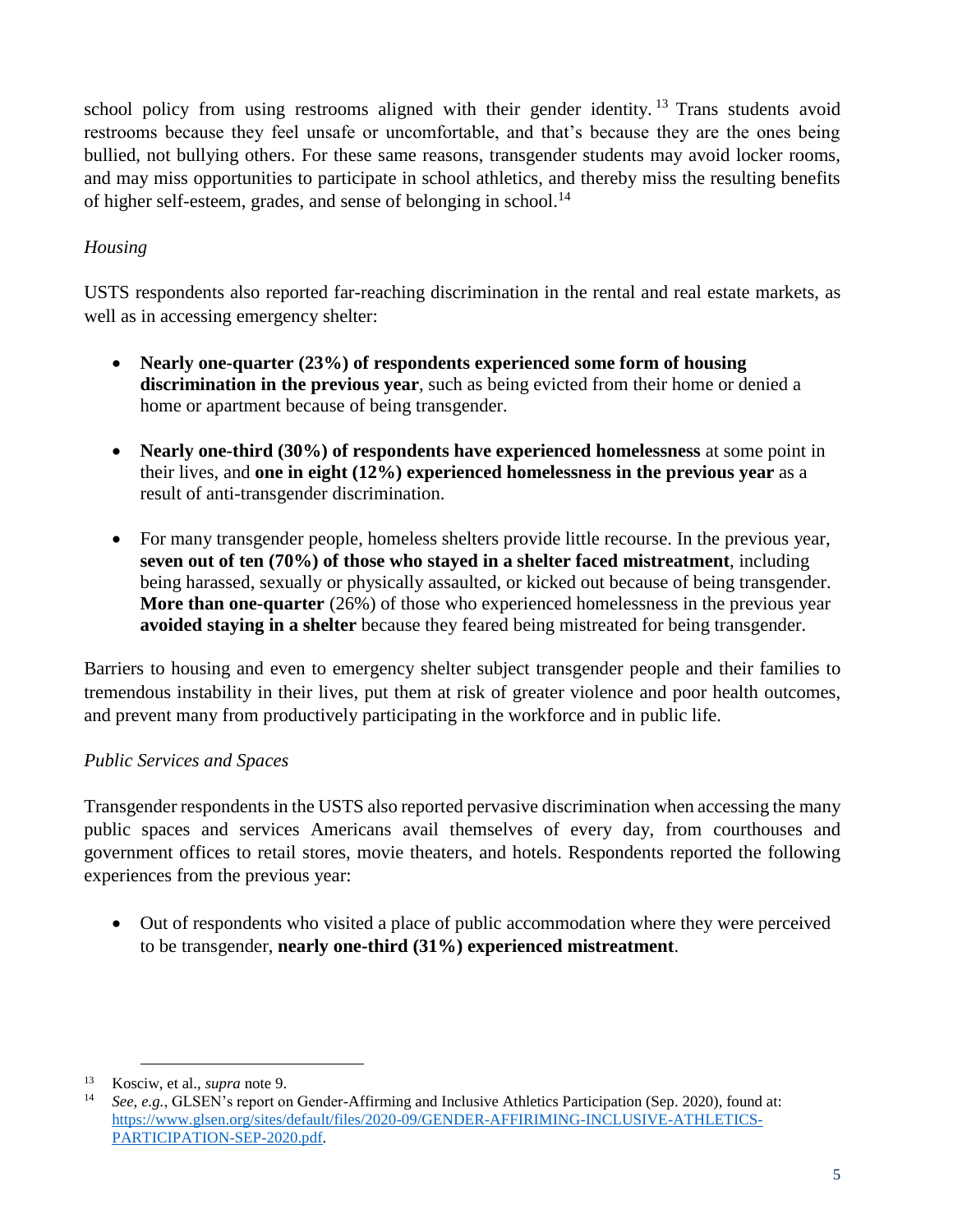- This included **14%** who were **denied equal treatment or service**, **24%** who were **verbally harassed**, and **2%** who were **physically attacked** at a public accommodation because of being transgender.
- Of respondents who visited **courthouses** in the previous year and believed judges or court staff knew or thought they were transgender, 13% reported harassment or other mistreatment because they were transgender.
- Respondents were asked about their experiences in **public assistance or government offices**. Out of those who visited such offices in the previous year and were perceived to be transgender, 17% were denied equal treatment or verbally harassed. These experiences were especially common among people of color, including Native American (25%), multiracial (22%), Black (20%), and Latino/a (20%) respondents, as well as among respondents with disabilities (21%).
- Of respondents who sought **services for victims of domestic or sexual violence** and believed staff knew or thought they were transgender, 16% were denied equal treatment or service, 11% were verbally harassed, and 2% were physically attacked because of being transgender.
- Of respondents who interacted with **police** who thought or knew they were transgender, 58% faced some form of mistreatment, including being verbally harassed, physically assaulted, or sexually assaulted by police.
- Of respondents who had visited a **state motor vehicle agency (DMV) office** and believed staff knew or thought they were transgender, 14% reported mistreatment because they were transgender.
- Of respondents who used **public transportation** and believed transit employees knew or thought they were transgender, 34% reported harassment, physical violence, or denial of equal treatment or service because they were transgender.

# *Health Care*

Like anyone else, transgender people including youth need preventive health care to protect their health, and medical treatment when they are ill or injured. Yet in this most basic of human needs, USTS respondents reported severe and widespread discrimination, including harassment and outright refusal of care. Respondents reported the following experiences in the previous year:

 **One-third (33%) of those who saw a health care provider faced mistreatment,** such as being verbally harassed or refused treatment because of their gender identity.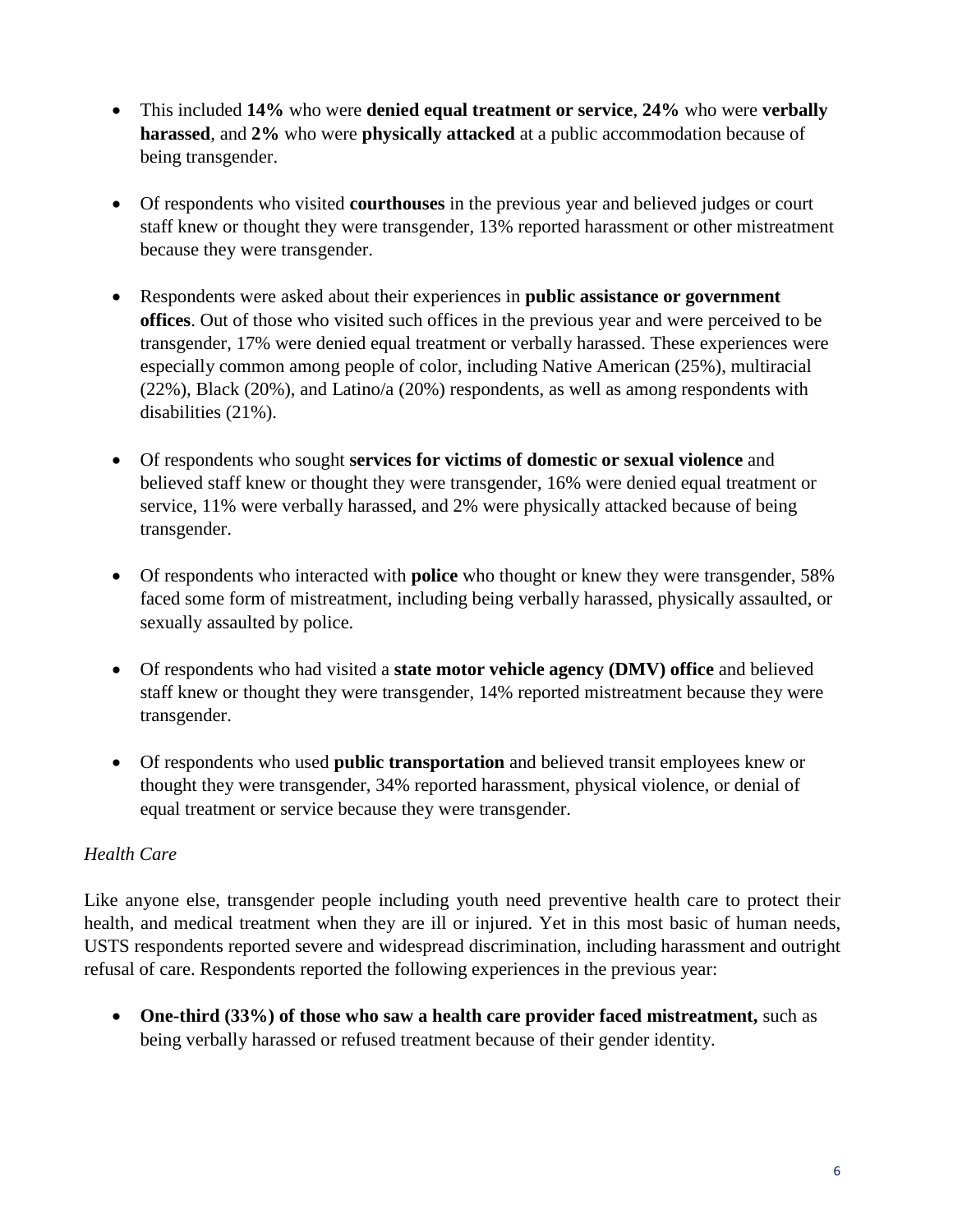- **Nearly one-quarter (23%) did not seek the health care they needed due to fear of being mistreated as a transgender person**, and 33% did not see a doctor when needed because they could not afford it.
- **One in four (25%) respondents experienced a problem with their insurance related to being transgender,** such as being denied coverage for care related to gender transition or being denied coverage for routine care because they were transgender.

These barriers to care contribute to the significant health disparities that continue to affect transgender people.

# **The Wide-Ranging Impacts of Discrimination**

By denying transgender people equal opportunities to thrive, stigmatizing them, and pushing them to the margins of society, discrimination imposes profound harm on the lives of these members of the American community. It contributes to economic hardships, to health disparities, and to transgender people's vulnerabilities to violence. The following findings from the USTS underscore key disparities between transgender respondents and the general population. These disparities were consistently starker for people who had faced discrimination, such as losing a job, being mistreated in school, or being denied access to health care.

# *Economic Hardship and Instability*

Widespread and pervasive discrimination across all areas of public life drives substantial economic disparities for transgender people today, as documented in the USTS:

- **Nearly one-third (29%) of respondents were living in poverty**, more than twice the rate among adults in the U.S. population at the time (12%).
- With an **unemployment rate of 15%**, respondents were three times as likely as adults in the U.S. population to be unemployed.
- Respondents were nearly **four times less likely to own a home (16%)** compared to the U.S. population (63%).
- **Nearly one-third (30%) had experienced homelessness** in their lives.

# *Health Disparities*

Discrimination across the lifespan, including in access to health care, also drives health disparities. As major medical and mental health associations have recognized, these disparities are not "inherently attributable to one's identity" as a transgender person, but are driven in large part by social stigma,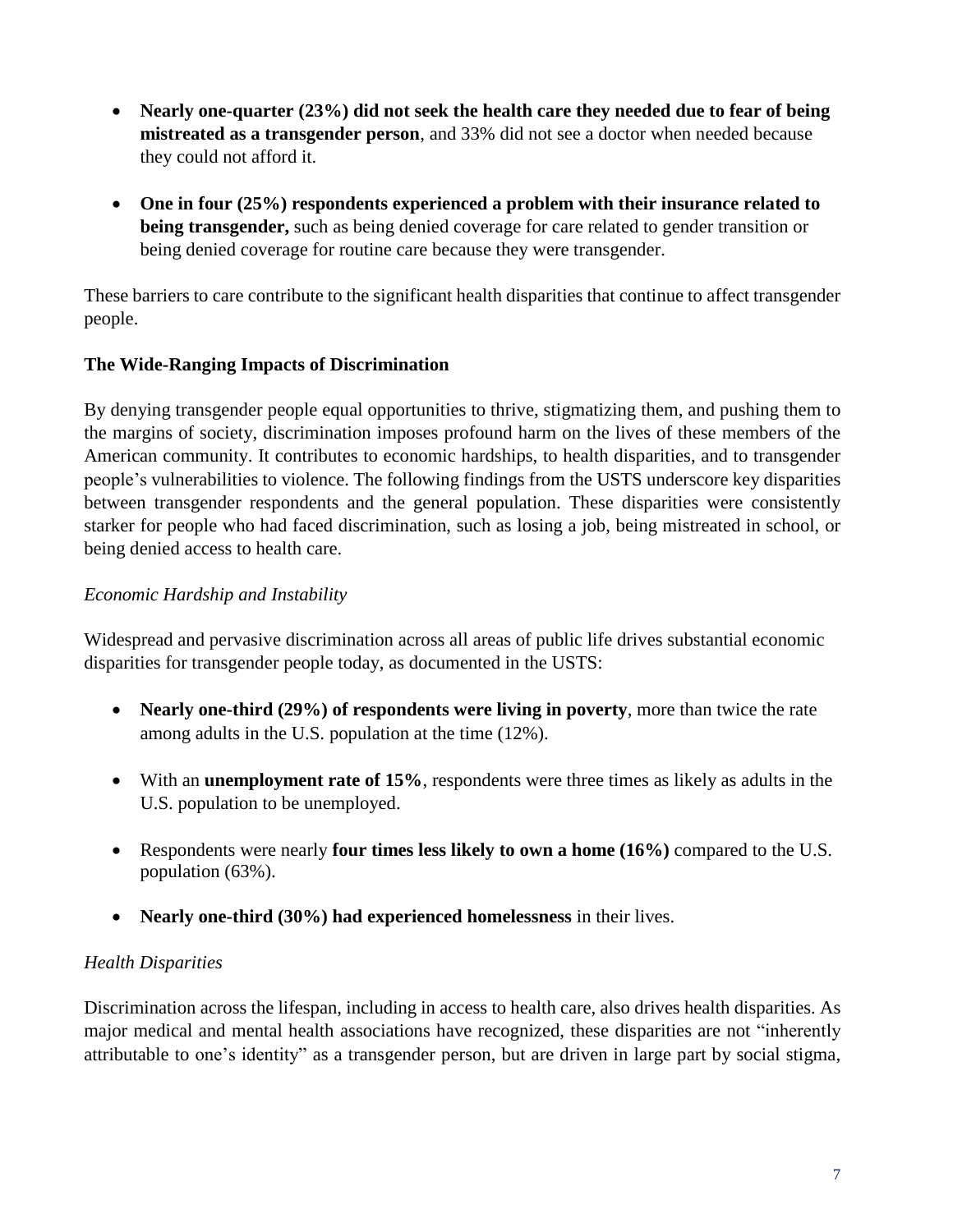rejection, discrimination, violence, and the resulting stress and social and economic barriers.<sup>15</sup> USTS respondents reported the following:

- Nearly **four in ten (39%) experienced serious psychological distress** in the month before completing the survey (based on the Kessler 6 Psychological Distress Scale), compared with only 5% of the U.S. population.
- Forty percent (40%) have attempted suicide in their lifetime, nearly **nine times the estimated rate in the U.S. population** (4.6%). Seven percent (7%) attempted suicide in the previous year—**nearly twelve times the rate in the U.S. population** (0.6%). Psychological distress and suicide attempts were correlated with experiences of discrimination, violence, and rejection.
- Respondents were **living with HIV** (1.4%) at **nearly five times the rate in the U.S. population** (0.3%).

# *Harassment and Violence*

 $\overline{a}$ 

Discrimination against transgender people often includes, and makes transgender people more vulnerable to, violent victimization across the lifespan. USTS respondents reported the following:

- **Nearly one in ten (9%) respondents were physically attacked** in the previous year because of being transgender.
- **Nearly half (47%) of respondents were sexually assaulted** at some point in their lifetime and **one in ten (10%) were sexually assaulted in the previous year.**
- **More than half (54%) experienced some form of intimate partner violence**, including acts involving coercive control and physical harm.
- **Nearly one-quarter (24%) have experienced severe physical violence by an intimate partner, compared to 18% in the U.S. population.**

Many respondents reported being targeted for violence in the workplace, at school, in hospitals or other health care settings, and by police and other government officials.

# **The Compounding Impact of Other Forms of Discrimination**

The 2015 USTS found a clear and disturbing pattern when respondents' experiences were examined by race and ethnicity: transgender people of color consistently experienced higher rates and more severe forms of discrimination.

<sup>15</sup> Jason Rafferty, *American Academy of Pediatrics Policy Statement: Ensuring Comprehensive Care and Support for Transgender and Gender-Diverse Children and Adolescents*, 142 PEDIATRICS (2018).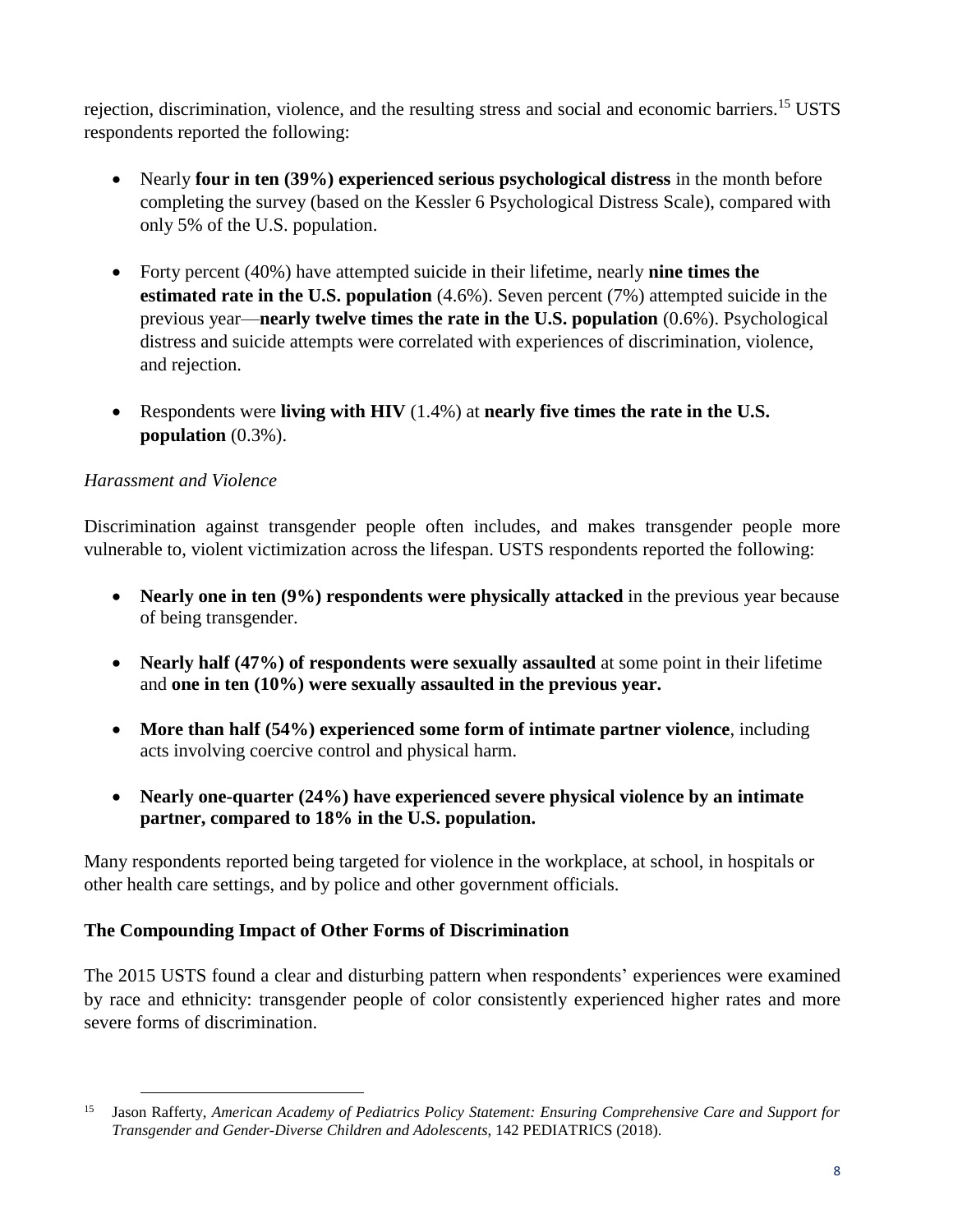- **Poverty:** While respondents in the USTS overall were living in poverty (29%) at a rate more than twice that in the U.S. adult population (12%), **the rate of poverty among transgender people of color was more than three times higher** than the U.S. population, including Latino/a (43%), Native American (41%), multiracial (40%), and Black (38%) respondents.
- **Unemployment:** The unemployment rate among respondents of color—including Middle Eastern (35%), Native American (23%), multiracial (22%), Latin/o (21%), and Black (20%) respondents—was **more than four times higher** than that in the U.S. population (5%).
- **HIV Status:** 6.7% of Black respondents were living with HIV—compared to 1.4% of USTS respondents overall and 0.3% in the U.S. population. For Black transgender women, the prevalence was a staggering 19%.
- **Underground Economy:** Pervasive unemployment, discrimination in employment, education, and housing, and lack of access to health care have led 20% of respondents to participate in sex work, drug sales, and other work that is typically criminalized. Fully 42% of Black transgender women reported having participated in sex work. 32% of respondents who have engaged in sex work report having been arrested at least once, often resulting in a criminal record.

The 2015 USTS similarly found that other historically marginalized groups—including undocumented residents, respondents with disabilities, and respondents who have experienced homelessness—faced higher levels of violence, mistreatment, and discrimination.

# **What Changes Should Be Made?**

The law governing name changes in Pennsylvania<sup>16</sup> contains several provisions that make courtordered name changes disproportionally difficult for transgender individuals to obtain.

 **Convicted Felons:** A petitioner with a felony conviction may not obtain a name change within two years of having completed their prison sentence, unless they have received a pardon.<sup>17</sup> A petitioner convicted of a violent felony may not receive a name change in Pennsylvania at all.<sup>18</sup>

This provision should be removed. 25 states, the District of Columbia, and all U.S. territories have no provisions barring convicted felons from obtaining a name change,<sup>19</sup> and NCTE is not aware of any negative consequences resulting from this lack. The discrimination, harassment, and other mistreatment faced by transgender people makes them disproportionately more likely than the general population to engage in criminalized conduct in order to survive, including sex work and drug sales. This creates a cycle wherein a transgender person, initially

<sup>&</sup>lt;sup>16</sup> 54 Pa. Cons. Stat. Ann. §§ 701-705.

<sup>&</sup>lt;sup>17</sup> *Id.* at § 702(c)(1).<br><sup>18</sup> *Id.* at § 702(c)(2)

*Id.* at  $\frac{8}{3}$  702(c)(2).

<sup>19</sup> Movement Advancement Project, *Identity Document Laws and Policies,* found at: [https://www.lgbtmap.org/equality-maps/identity\\_document\\_laws/name\\_change.](https://www.lgbtmap.org/equality-maps/identity_document_laws/name_change)